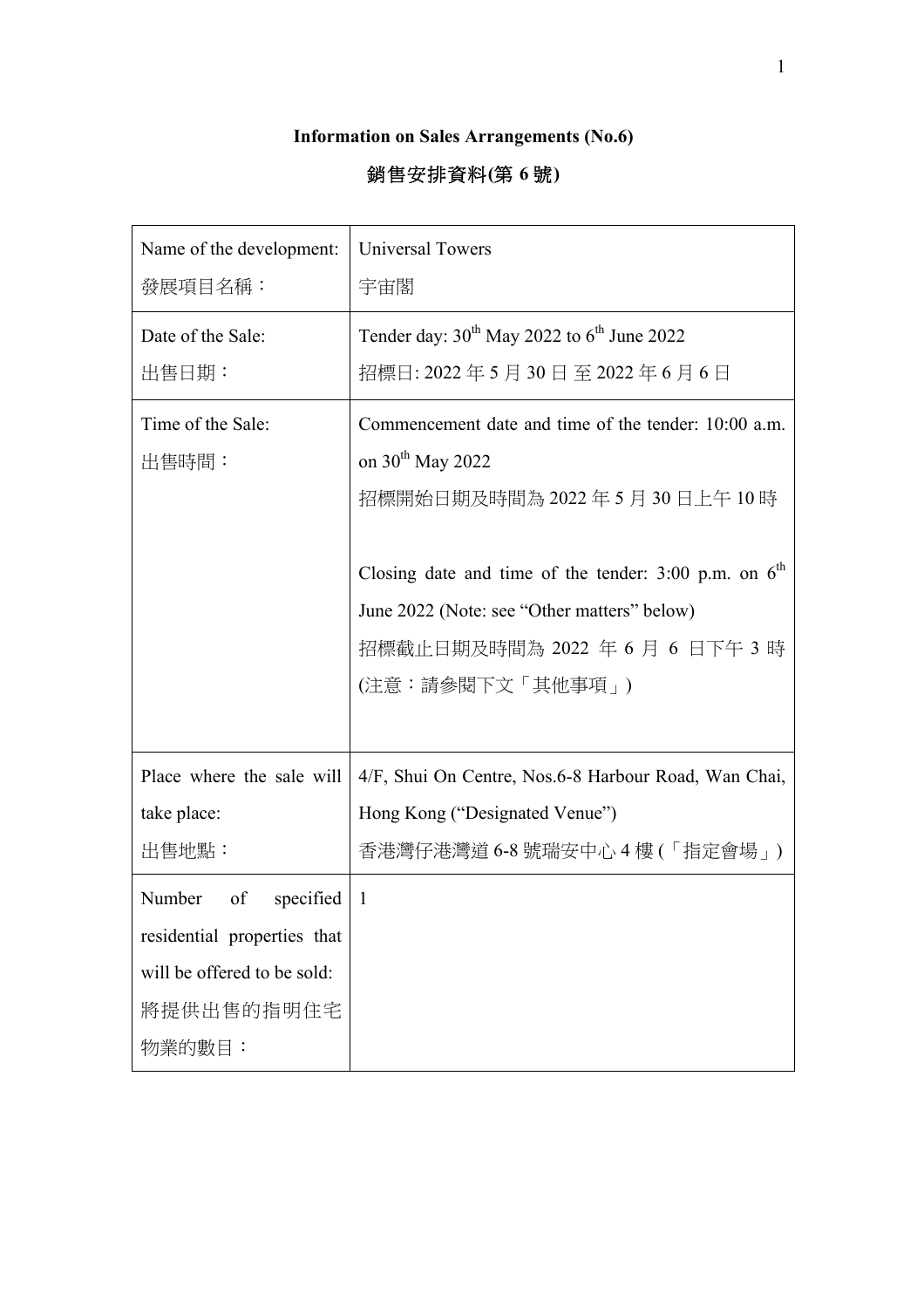Description of the residential property that will be offered to be sold: 將提供出售的指明住宅物業的描述:

The following residential property of Universal Towers at Nos. 18-26 Kin Wah Street, Hong Kong:

以下在香港建華街 18-26 號宇宙閣的住宅單位:

Flat A2 on the 15/F of Block 2; 第 2 座 15 樓 A2 室;

The above property held by the Vendor is offered to be sold with vacant possession. 賣方持有之上述物業以交吉形式提供出售。

The method to be used to determine the order of priority in which each of the persons interested in purchasing any of the specified residential properties may select the residential property that the person wishes to purchase:

將會使用何種方法,決定有意購買該等指明住宅物業的每名人士可揀選其意欲 購買的住宅物業的優先次序:

## Sale by Tender

See details and particulars in the tender notice. From  $30<sup>th</sup>$  May 2022 to  $6<sup>th</sup>$  June 2022, the tender notice and other relevant tender documents will be made available for collection free of charge at the Designated Venue during the period 10:00 a.m. to 6:00 p.m.  $(30^{th}$  May 2022 to 5<sup>th</sup> June 2022) and 10:00 a.m. to 3:00 p.m. (on 6<sup>th</sup> June 2022). 以招標方式出售

請參閱招標公告的細節和詳情。由 2022 年 5 月 30 日 至 2022 年 6 月 6 日,招 標公告及其他有關招標文件可於上午 10 時至下午 6 時(2022 年 5 月 30 日至 2022 年 6 月 5 日)及上午 10 時至下午 3 時 (2022 年 6 月 6 日)期間於指定會 場免費領取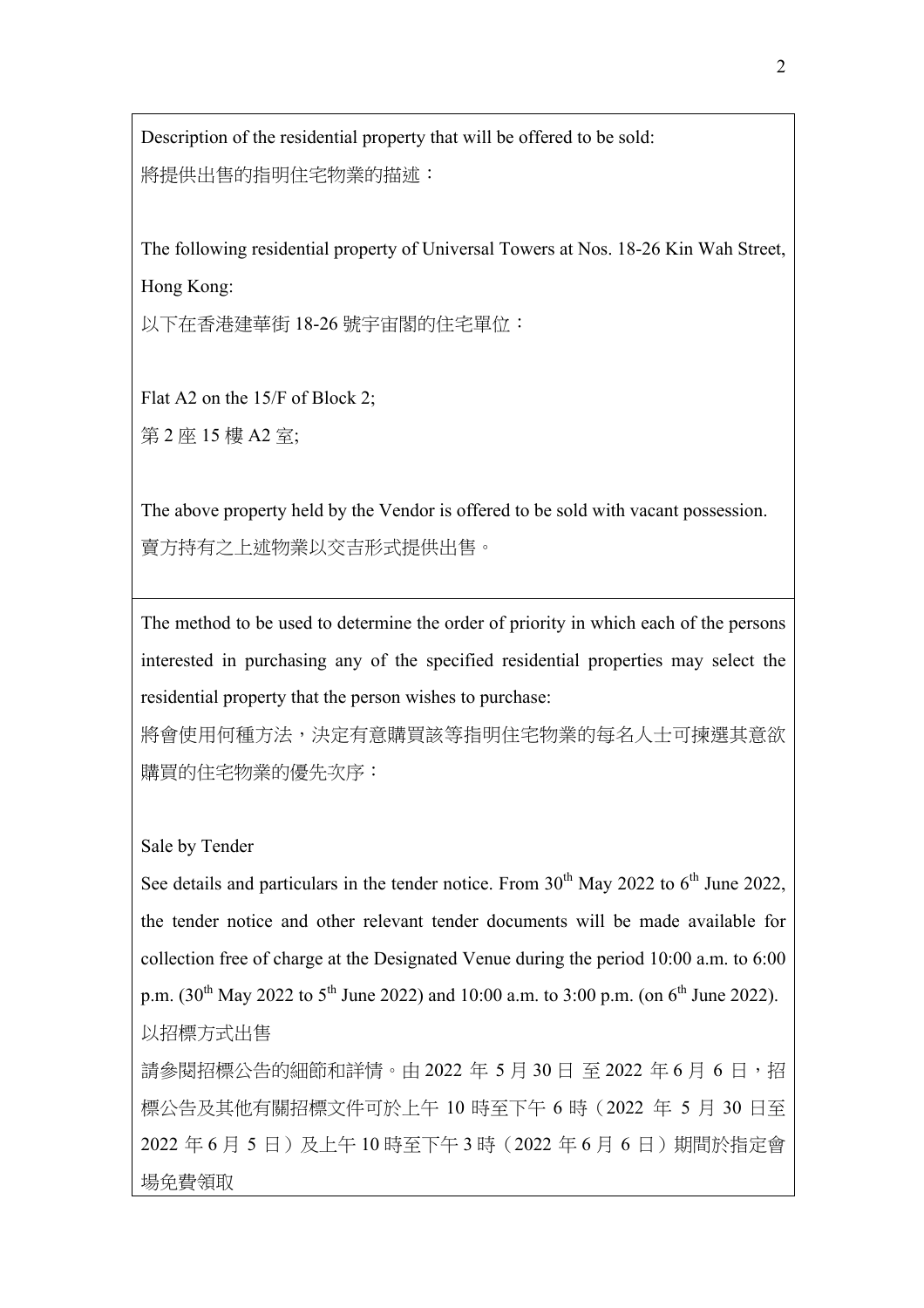The method to be used, where 2 or more persons are interested in purchasing a particular specified residential property, to determine the order of priority in which each of those persons may proceed with the purchase:

在有兩人或多於兩人有意購買同一個指明住宅物業的情況下,將會使用何種方 法決定每名該等人士可購買該物業 的優先次序:

Please refer to the above method.

請參照上述方法。

In case of any dispute, the Vendor reserves its right to allocate any specified residential properties to any person interested in purchasing by any method.

如有任何爭議,賣方保留最終決定權以任何方式自行分配任何該指明住宅物業 予任何有意欲購買的人士。

Other matters:

其他事項:

(a) The Vendor does not bind itself to accept the highest tender or any tender, and reserves the right to accept or reject any tender at its sole discretion.

賣方不一定接納出價最高的投標書或任何一份投標書,並保留按其全權酌情決 定接納或拒絕任何投標書的權利。

(b) The Vendor reserves the right to, at any time before the closing date and time of the tender, accept any tender submitted. The Vendor reserves the right not to consider or accept any late tender.

賣方保留權利在招標截止日期及時間之前的任何時間接受任何已遞交之投標 書。賣方保留不考慮或接受任何逾期投標書的權利。

(c) The Vendor reserves the right to adjust the closing date and time of the tender from time to time by amending the Sales Arrangements in relation thereto. The Vendor is not obliged to separately notify the Tenderers of such adjustment.

賣方保留權利以修改銷售安排的方法更改招標截止日期及時間。賣方無須就該